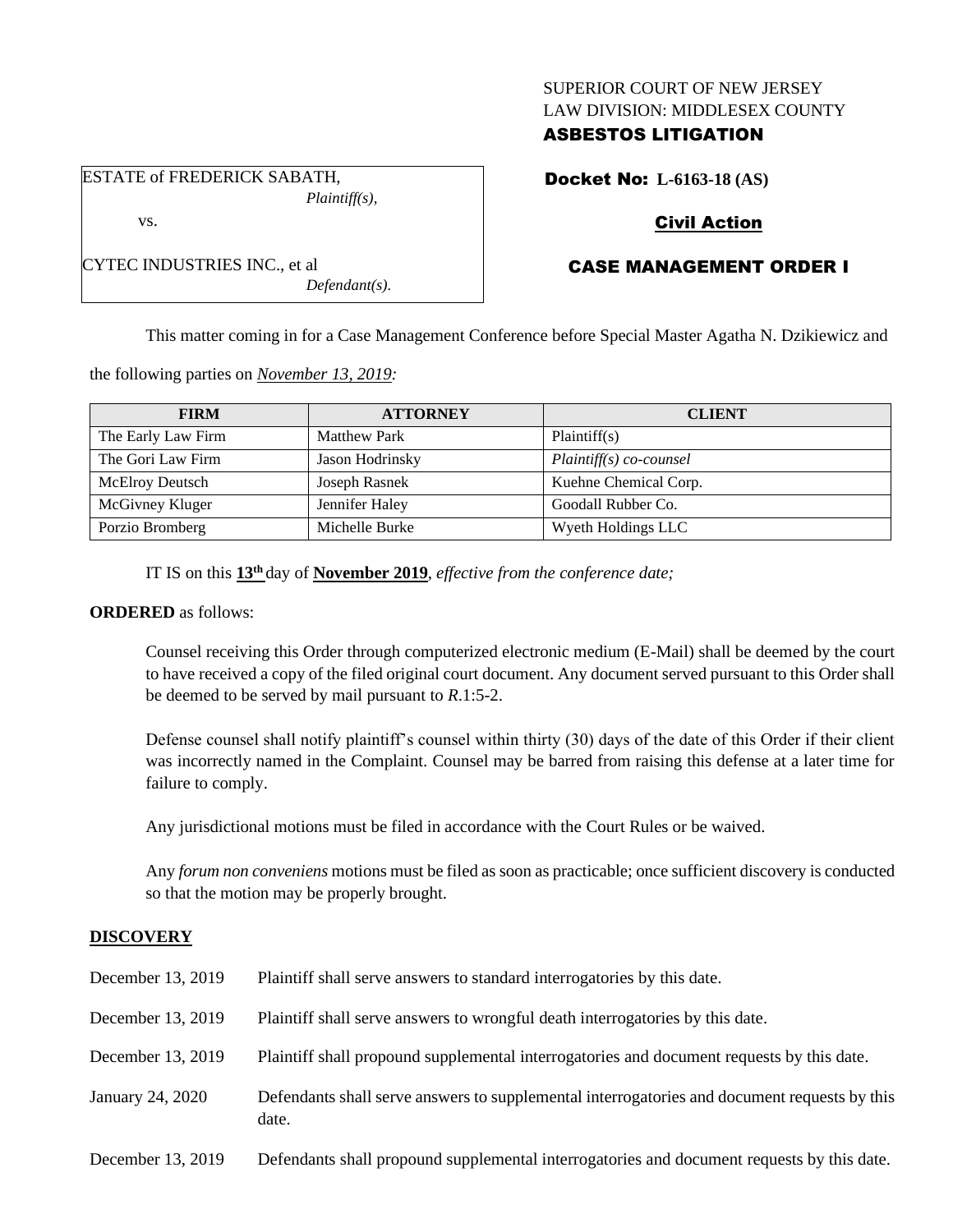| January 24, 2020 | Plaintiff shall serve answers to supplemental interrogatories and document requests by this<br>date.                                                                                                        |
|------------------|-------------------------------------------------------------------------------------------------------------------------------------------------------------------------------------------------------------|
| March 31, 2020   | Fact discovery, including depositions, shall be completed by this date. Plaintiff's counsel shall<br>contact the Special Master within one week of this deadline if all fact discovery is not<br>completed. |
| March 31, 2020   | Depositions of corporate representatives shall be completed by this date.                                                                                                                                   |

### **EARLY SETTLEMENT**

April 17, 2020 Settlement demands shall be served on all counsel and the Special Master by this date.

## **MEDICAL EXPERT REPORT**

- December 13, 2019 Plaintiff shall serve executed medical authorizations by this date.
- December 13, 2019 Plaintiff shall serve medical expert reports by this date.
- September 25, 2020 Defendants shall identify its medical experts and serve medical reports, if any, by this date. In addition, defendants shall notify plaintiff's counsel (as well as all counsel of record) of a joinder in an expert medical defense by this date.

#### **LIABILITY EXPERT REPORTS**

| May 29, 2020 | Plaintiff shall identify its liability experts and serve liability expert reports by this date or |
|--------------|---------------------------------------------------------------------------------------------------|
|              | waive any opportunity to rely on liability expert testimony.                                      |

September 25, 2020 Defendants shall identify its liability experts and serve liability expert reports, if any, by this date or waive any opportunity to rely on liability expert testimony.

## **SUMMARY JUDGMENT MOTION PRACTICE**

| June 12, 2020 | Plaintiff's counsel shall advise, in writing, of intent not to oppose motions by this date. |  |  |
|---------------|---------------------------------------------------------------------------------------------|--|--|
|               |                                                                                             |  |  |

- June 26, 2020 Summary judgment motions shall be filed no later than this date.
- July 24, 2020 Last return date for summary judgment motions.

#### **ECONOMIST EXPERT REPORTS**

- May 29, 2020 Plaintiff shall identify its expert economists and serve expert economist report(s), if any, by this date or waive any opportunity to rely on economic expert testimony.
- September 25, 2020 Defendants shall identify its expert economists and serve expert economist report(s), if any, by this date or waive any opportunity to rely on economic expert testimony.

#### **EXPERT DEPOSITIONS**

October 16, 2020 Expert depositions shall be completed by this date. To the extent that plaintiff and defendant generic experts have been deposed before, the parties seeking that deposition in this case must file an application before the Special Master and demonstrate the necessity for that deposition.

 $\_$  , and the set of the set of the set of the set of the set of the set of the set of the set of the set of the set of the set of the set of the set of the set of the set of the set of the set of the set of the set of th